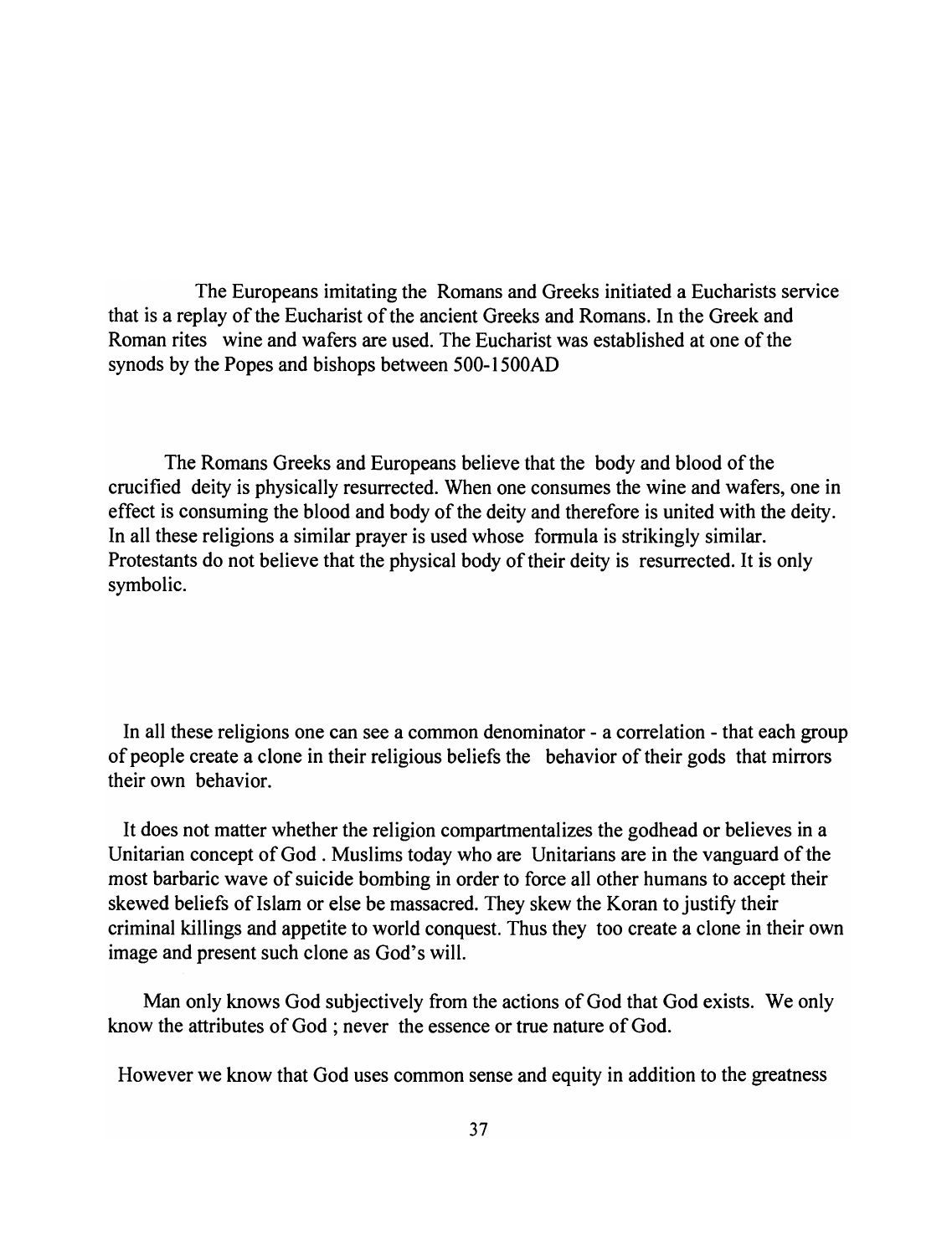and all powerful attributes of God. Thus any behavior attributed to God that defies common sense and equity is not Divine but the invention and fabrication of men who exploit the weaknesses of their victims whom they dominate by capitalizing on their fears .and gullibility. There exists nothing that is beyond question. There exists no gospel that can not be revisited .

Man can not see God for no man can see God and live. No man means literally no man/woman not even the Pope or the greatest Rabbi or the greatest Mullah or the greatest Priest. Therefore no man /woman can claim that they possess super power or wisdom or sanctity.

When man senses that there exists exploitation and inequity -all in the name of God then ONE CAN BE REASONABLY CERTAIN THAT fabrication exists and the religion has been skewed. For God represents truth and equity. God has no favorites and uses common sense and equity that every one can understand. Once inequity exists and the religion uses means that defy common sense and equity then it no longer is God's will but the machination of thieves . Then man is in his right to upbraid such "religion" and substitute another set of conduct that meets the standard of common sense and equity.

That is the standard I HA VE USED IN ALL THE 20 BOOKS THAT I HAVE WRITTEN ABOUT THE JEWISH RELIGION. THE SAME STANDARD I BELIEVE SHOULD BE APPLIED by rational man to test his /her religion.

God created man in his image that man be the clone of a compassionate and equitable God ;not that god be the clone of a savage fraudulent man. No man is to be given a blank check and be given the benefit of the doubt when it is apparent that they are lying and exploiting their trust.

This applies to any man alive today or living 2000 years ago. This applies to any written work claimed to have existed thousands of years ago.

There exists no statute of limitations for fraud and lies in any activity civil criminal or religion. A lie concocted 2000 years ago is still a lie. A murder of any human of any sex religion or national origin perpetrated today based on a 2000 year old lie is still a crime to be punished by death.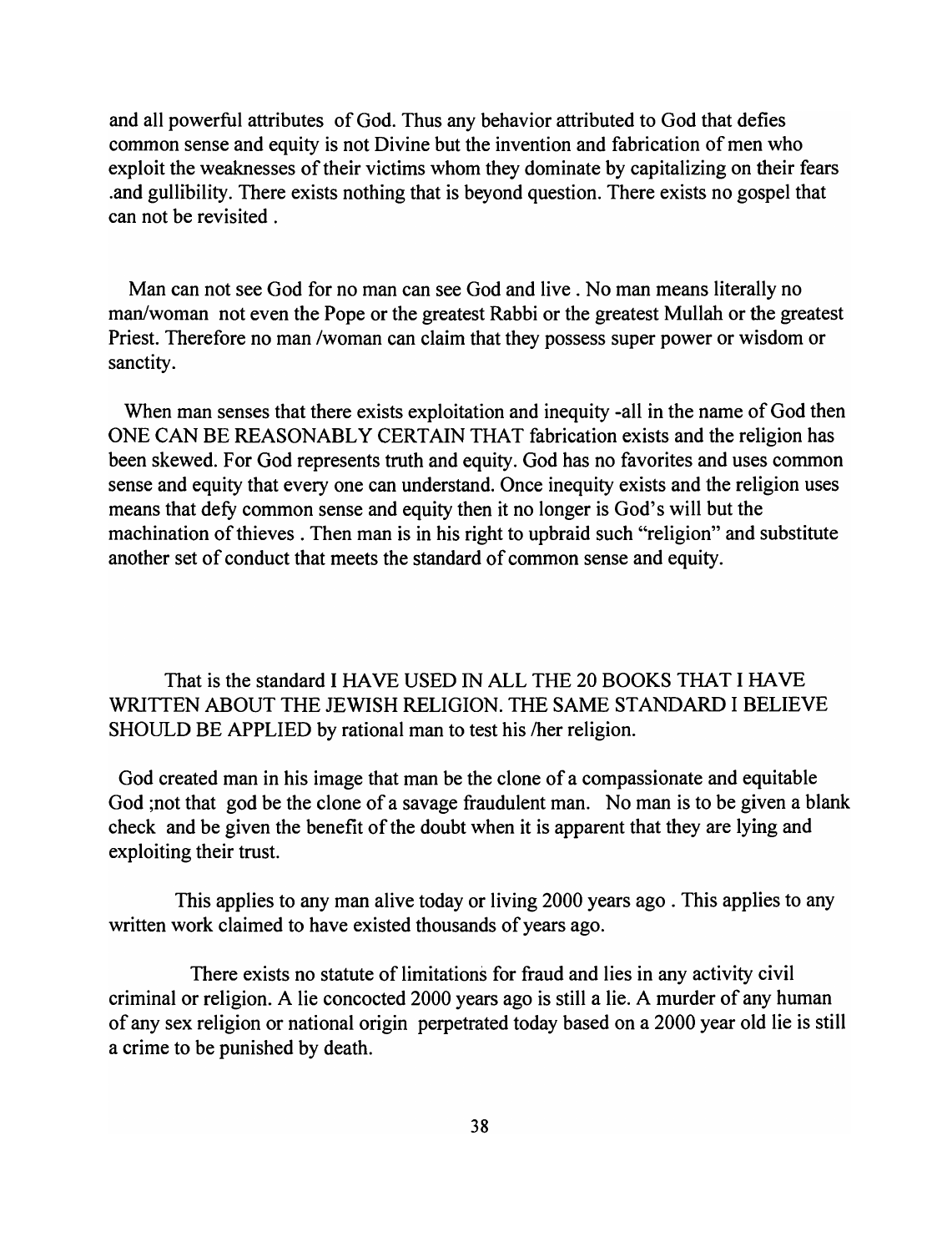There exists nothing that is beyond question . There exists nothing sacred that can not be examined today. There exists nothing that can not be revisited. There exists no gospel or Bible or religious law that can not be re evaluated. We must re evaluate and re interpret the law. Yes, we will be loyal to our religious beliefs But we can not surrender our personal understanding and sense of equity compassion and common senses for any claim of infallibility of any pope or any other religious leade

If one will sit down for a moment and ponder one question. God is all powerful. He is omnipotent all knowing all wise and self sufficient. He needs no one to do any thing for God otherwise God would not be perfect. If that is the case what difference does it make for God what religion of the twelve we listed in this paper man believes in ? If God really cared he would strike dead anyone believing in any other religion than a religion that God would continuously reveal. Just like if man would jump from the 40 floor he would die so too if man would not observe anyone faith that God would select man would die. Since God does not reveal Himself continuously to man nor does man die if he is nor believing in anyone religion by default we can reason that God really does not care. If that is the case we can pull the rug from underneath all religious strife for the last 4000 years? Why did hundreds of millions get killed all in the name of religion?

The answer is that it is man -not God -who created the argument to force others to accept his ideas of what he created in his mind about God. What difference did it make to man how God looks- if He is one two three or a million god heads?

The answer is of course there is no difference to man. The only reason man made it up and used this argument was to control other men to follow him and get killed so the leader the king with the connivance of the church or mosque or temple would aggrandize power wealth and fulfill his lust.

The only thing that God cares is that man not self destruct nor destruct other men women animals birds reptiles fish insects or nature. God created the world for God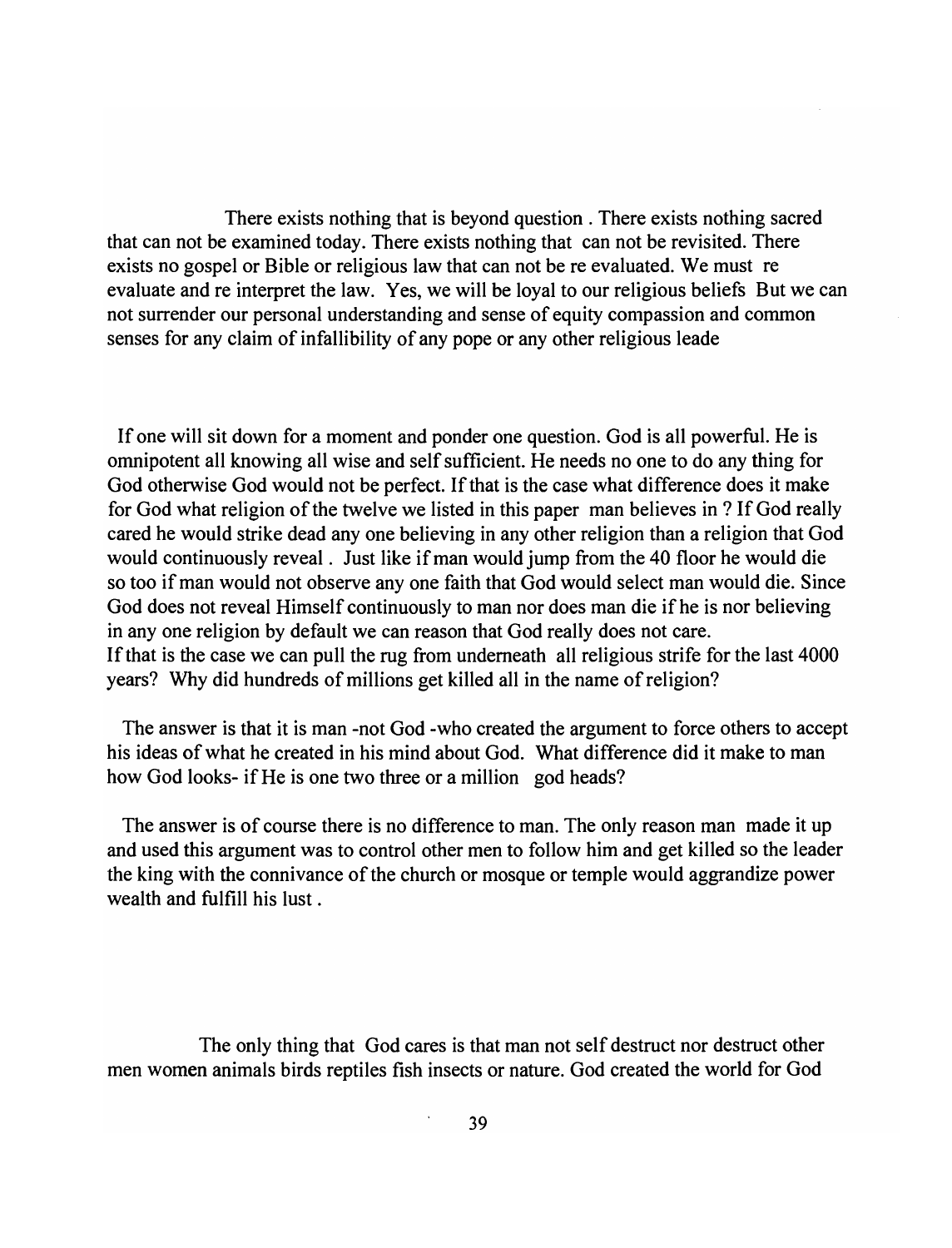saw that it was good and very good. God does not want man to destroy the world.

That is the reason why according to Hallacha-Jewish Law non Jews are permitted to believe that the godhead is not a unitarian, even though in fact it is one tzillion % a pure unitarian concept. God addressed the Torah to the Jews. Jews are mandated to believe under penalty of forfeiting their eternal life -olem habo- in a unitarian concept of God. God is quite satisfied if non Jews acknowledge that there exists a First Cause -God- even if they associate God with partners -shutfos. See Nach- Bible -Malachi 1: 11 translation of Rashi Talmud Menochos 110b. See Ramo Orech Chaim 156: 1 citing Ran end of first chapter of Talmud A vodah Zorah;Rabbenue Yeuchim nesiv 17 ;Tosphos first chapter Bechorot; Levush Orech Chaim 156:1.

As observing Jews we believe that this attitude is true for all the nations of the world. However Jews 3400 years ago stood at Mount Sinai and did hear from God Himself that He wants Jews to observe all the Torah that contains all the Mitzvot the ritual laws the dietary laws the Sabbath and holiday laws the Laws of family purity. Jews like all other humans must observe the laws of his/her country state and community

A Jew must be a law abiding citizen and observe all the civil and criminal laws of society.

The Talmud end of tractate Shabbot states that even though definitive punishments are assigned for violation of Mitzvot and rewards like long life are described as reward for the observance of Mitzvot, nevertheless, not always do people get punished or rewarded in this world. True and everlasting reward and punishment is reserved for people in the other world. Thus in this world we must behave according to the rules of nature. It is prohibited to rely on miracles. Jews must fight and use military and diplomatic means to retain Israel. Every one must watch their health and not endanger themselves by foolish life styles; man must prepare himself for a livelihood and work Manna does not fall from heaven today. Uberachtich bekol asher taase- God will bless your efforts. If man makes no effort or sufficient effort God's blessing may not come.

LIKE WISE SINCE IN OUR DAY AND AGE IT IS VERY DIFFICULT TO ASSOCIATED A CAUSE AND EFFECT OF OBSERVANCE OF MITZVOT AND BEING REWARDED BY God; if a Jew does not observe because he /she was raised in a non religious home ,nevertheless, ONE MUST LOVE AND HA VE EMPATHY WITH EVERY JEW . We must convince non religious Jews to become more observant. We are forbidden to harbor negative feelings toward any Jew BECAUSE HE/SHE IS DIFFERENT IN THEIR DEGREE OF OBSERVANCE. See Rambam Mamrim 3:3, Chazon Ish Yoreh dayoh 13:16as cited by RAV Eliezer Waldenberg in Hilchot Medinah 9:4.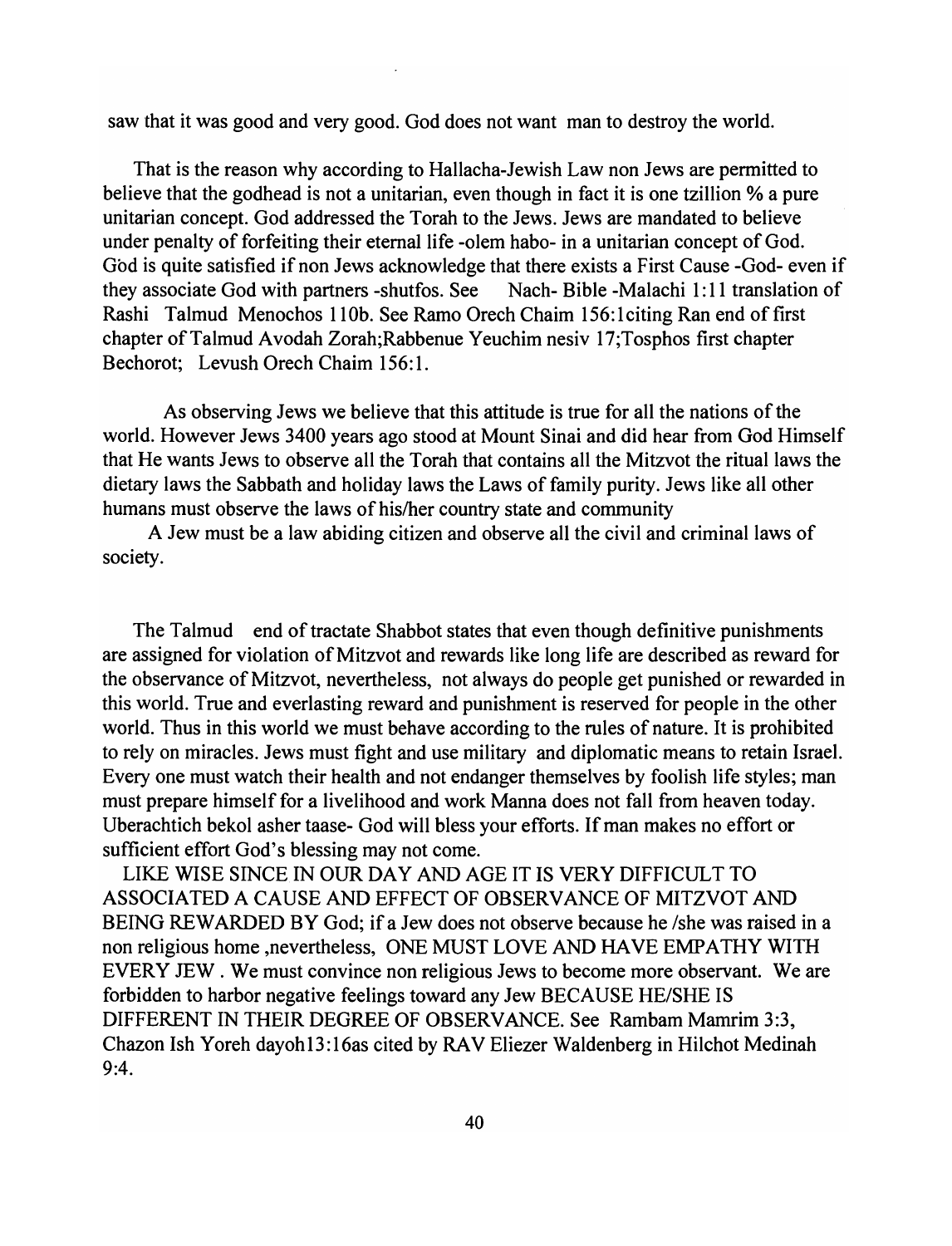Of course we must love every human and treat them with respect dignity and integrity. We must observe all the laws federal state and local government.

I have a grandson who is brilliant. At the age of four he asked me the following questions: Grandpa what is God? Is He a human or is He an animal/ Is God white or is He black?

The same boy had an argument with his mother a year ealier when he was three. His mother did not want him to watch a certain program in TV. She threatened to close the T.V. The boy retorted that he would open it up if she closed it. His mother then retorted that she would disconnect the wires. He said that it was very difficult to disconnect the wires. His mother threatened then to take the TV and throw it out of the house. My grandson shot back and said the TV is too heavy for you to pickup.

On an other occasion his mother took an exit to get home. however the surroundings were unfamiliar. My grandson turned to his mother and said mom did you miss the exit again.

Once my son and daughter in law were embroiled in an extensive argument. My little grandson screamed out if you two do not stop arguing I am going to leave and go to Muma -my daughter-in laws mother. What difference does it make who is right or wrong.

This my readers is the whole point. What difference does it make what is God ? What difference does it make how many angels can stand on the edge of a needle or pin?

What matters is like my little grandson said when he tried to break up the argument of his parents. - what difference does it make who is right or wrong. What does make a difference is that his parents not fight. WHAT MATTERS IS THAT PEOPLE NOT FIGHT AND KILL EACH OTHER.

My little grand daughter age 2 when one of the arms and two feet of a doll broke exclaimed to my daughter " it is ok Moma it is only make belief it is not real. "

Europeans for the last 1700 years when Jews were killed and even today in Israel when Jews are killed say "it is only make belief it is not real."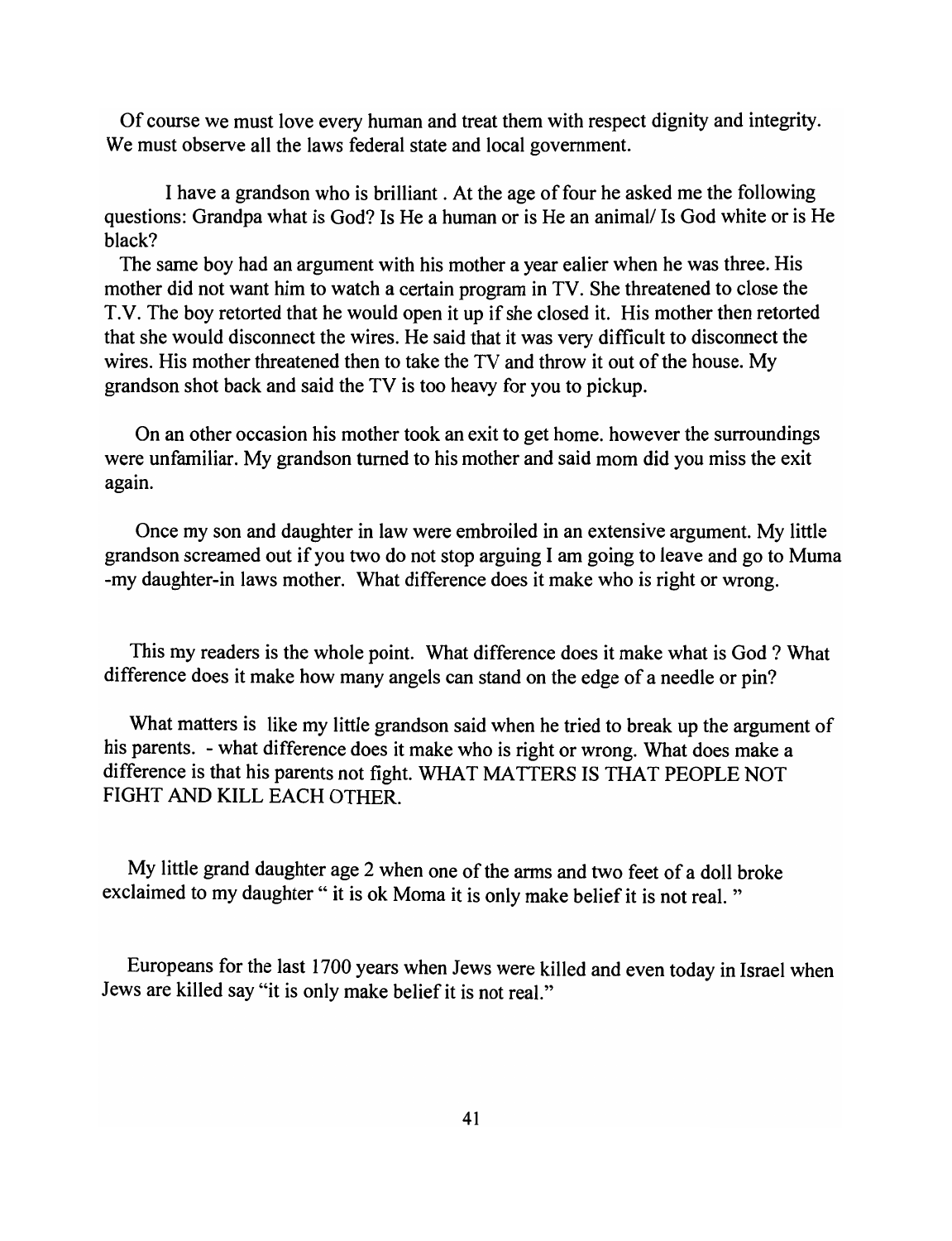Jews must take this inherent anti Semitism very seriously. God has given the Jews an antidote to the poison of anti-Semitism - Eretz Yisroel- the resurrected land of Israel Let us not be stupid and give it back to any one else not Jewish .jews must keep the all of Yehudah Shomron the Golan Heights We must go back and return to Gaza. WE must have all Palestinians in these territories as well as Palestinians living elsewhere in Israel go to Jordan and other countries in the world. There will never be peace as long as any Palestinians are left in Israel. The hell with what the wold thinks or wants. This is the same world who for 1700 years consider killing Jews" only make belief not the real thing."

## **In** that manner peace will come to the world.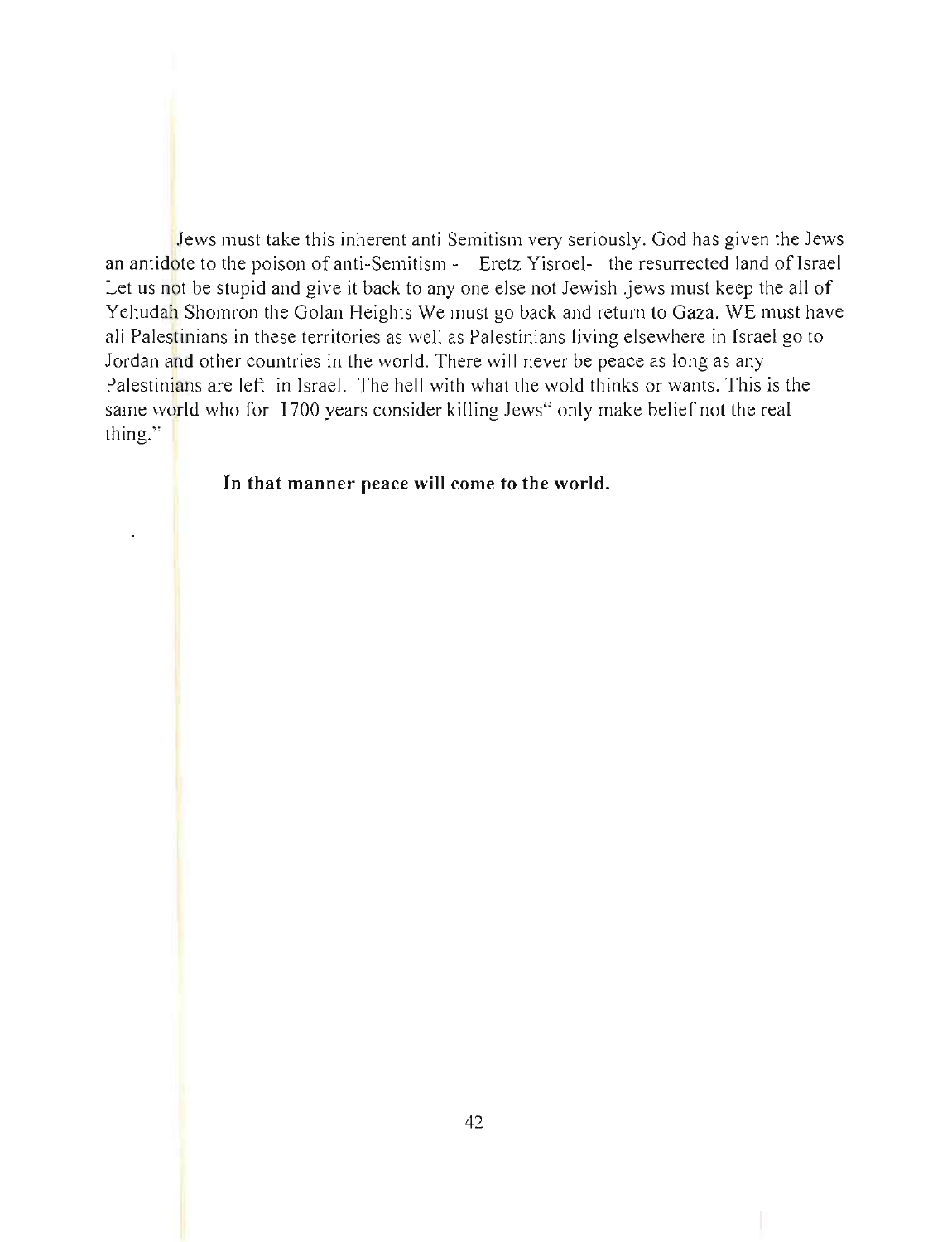Chapter 22

Judaism for Jews other Religions for non Jews allegiance to the law of one's residence state and federal for everyone

LETHAL LIES THAT KILLED 1001 NON JEWS FOR EVERY JEW KILLED

Judaism grants non Jews WHO OBSERVE THE SEVEN Nohadite humane principles salvation eternity regardless of their perception of G-d that differs from the pure monotheism of Judaism. Thus non Jews who are good citizens and obey the laws of their state and country are granted salvation. and will have a share in the world to come. Judaism grants space for all faiths who claim they are monotheistic all the denominations of Christianity Roman Catholics Russian and Greek Orthodox all denominations of the Protestant movement; all denominations of Islam, Budhism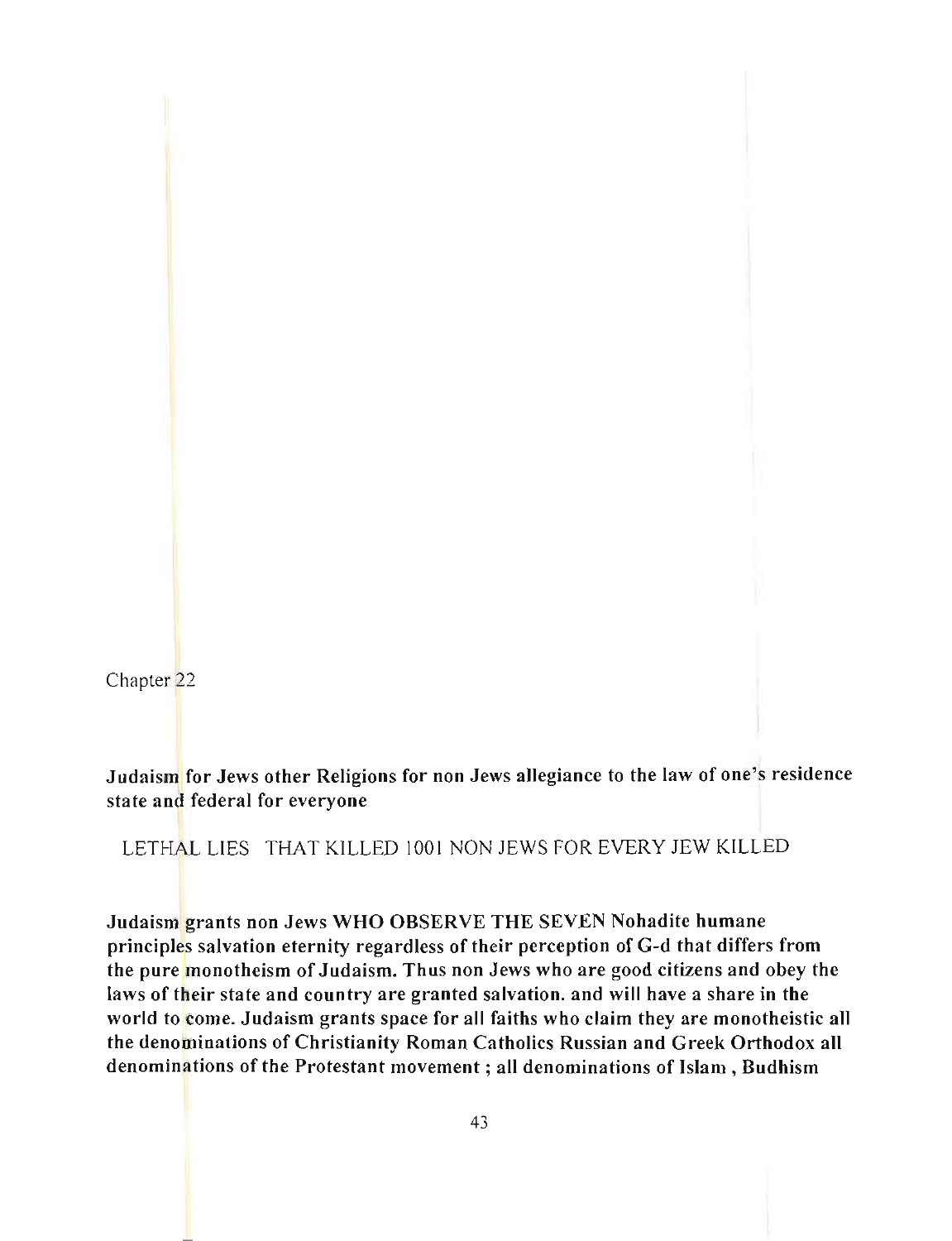## Hinduis , Zoroasrianism ..

Judaism respects the claims of the billions of humans for the last thousands of years. each religion are entitled to interpret their faith as they see fit. Each of these religions can claim that they are -THE CHOSEN PEOPLE THAT THEY HAVE THE EXCLUSIVE AND ONLY UNIVERSAL TRUTH AND MANKIND CAN FIND SALVATION ONLY IF THEY ACCEPT ALL UNDERLINED ALL THE TENETS OF THEIR FAITH. OTHERWISE THEY WILL BURN IN HELL TO ETERNITY. JUDAISM HAS NO PROBLEM WITH SUCH A POSITION...

THE PROBLEM EXISTS ONLY WHEN ONE RELIGION TRIES TO COERCE OTHER HUMANS WHO DO NOT SHARE THEIR CONVICTIONS TO ACCEPT THEIR FAITH AND IDEAS USING ANY FORM OF COERCION. CERTAINLY WHEN LIES ARE EMPLOYED TO POISON MEMBERS OF THEIR FATH TO HATE AND KILL ANY HUMAN WHO DOES NOT AGREE WITH THEIR FAITH OR INTERPRETATION OF SCRIPTURES THAT SUCH BEHAVIOR RENDERS THE ONES WHO ARE PROPAGATING THE LETHAL LIES AS ACCESSORIES IN ABETTING MURDER.

Consequently , I want to commend the Catholic Church and Pope Paul for their valor courage and foresight by their declaration in 1965 in the Vatican II that the Jews IN ALL FUTURE GENERATIONS ARE NOT TO BE HELD ACCOUNTABLE for DEICIDE. - for the crucifixion of Jesus. This declaration and apology for the misinterpretation of the sons of the Church for the last 1700 years puts to rest the theological basis for the murder of millions of Jews and hundred of millions or billions of non Jews in all the wars waged in the name of the Christian faith that any student of history discovers when he studies history. We have in previous chapters high lighted numerous examples.

I also wish to contribute to this matter that never in a trillion years would a Jewish court have sentenced Jesus to death based on the testimony recorded in the Gospels of Mark , Mathew , Luke or John or the Epistles and letters of Paul.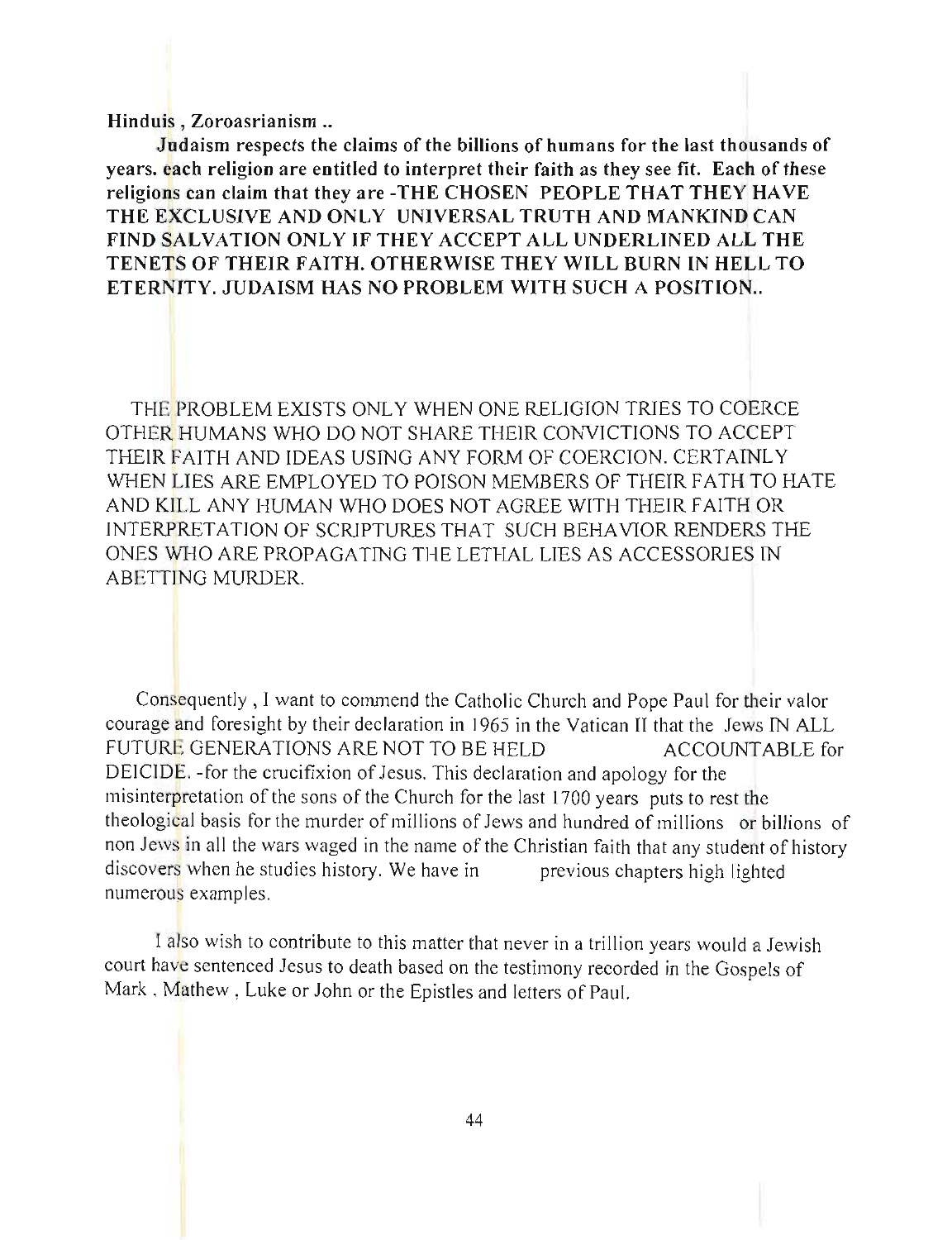Before I get started I wish to lend a historical perspective. In the year 30 ACE when the crucifixion took place, there existed in Israel millions of people believing in many religions. Romans and Greeks worshiped the mystery middle East gods. The Jews themselves were splintered into many denominations Pharisees Sadducees Samaritans Essences and these groups were splintered into sub groups. The Pharisees were divided into sub groups that differed in the interpretation of the laws. However they lived together in peace and harmony and tolerated each other's differences, Even though the pharisees considered some of the beliefs and practices or non observance of the Sadducees and Samaritans as heresy the laws of the Talmud were flexible enough to accommodate each other and live together. The most that happened was that the Samaritans or Sadducees were labeled as non Jews. Jewish laws that applied to non Jews were then applied to them . However they were then only not qualified to participate in the ritual functions of the religious community. The same that a Catholic who violates Church law he/she believes in abortions or remarries after a civil divorce will not be given communion by the priests. Members of a different religion likewise are not given communion.

In Jewish law the Samaritans and Sadducees were not considered as competent to officiate as part of a minyon the quorum of ten males necessary to have prayers. They were not qualified to be ritual scribes or ritual slaughterers-shohtim - or be elected as judges or have their testimony accepted in marriage and divorce cases. Their testimony could be accepted in civil cases They could be judges in civil cases. That was all. Never were non Jews Samaritans Sadducees or Essences killed because of their religious beliefs.

Any trial of Jesus would at most have found that what he preached was in the same category as non Jews therefore he would have been banned from officiating in participation in Jewish ritual matters as discussed above. As evidence -the early Christian church remained in Israel. Christians as long as they remained in Israel then called Judea for several hundred years were not harmed by Jews. As a matter of fact Christian sources cite that Ray Gamliel intervened to save the life of a Christian

For the first 300 years of Christianity the Romans persecuted and killed hundreds of thousands of Christians . They decapitated Paul and crucified Peter amd his wife. For the next 300 years after Constantine selected the Trinitarian creed as the official religion of Rome the Christians in power killed hundreds of thousands of other Christians who possessed views and beliefs that were different than those approved by the synods. The Romans killed every man woman and child -millions who dared to rebel against them. Julius Caesar when the Gauls in France rebelled massacred half a million people every man woman and child. Christian theology developed over a period of 500-600 years. In 325 the synod at Nicaea was convened by the Roman Emperor Constantine, who presided.